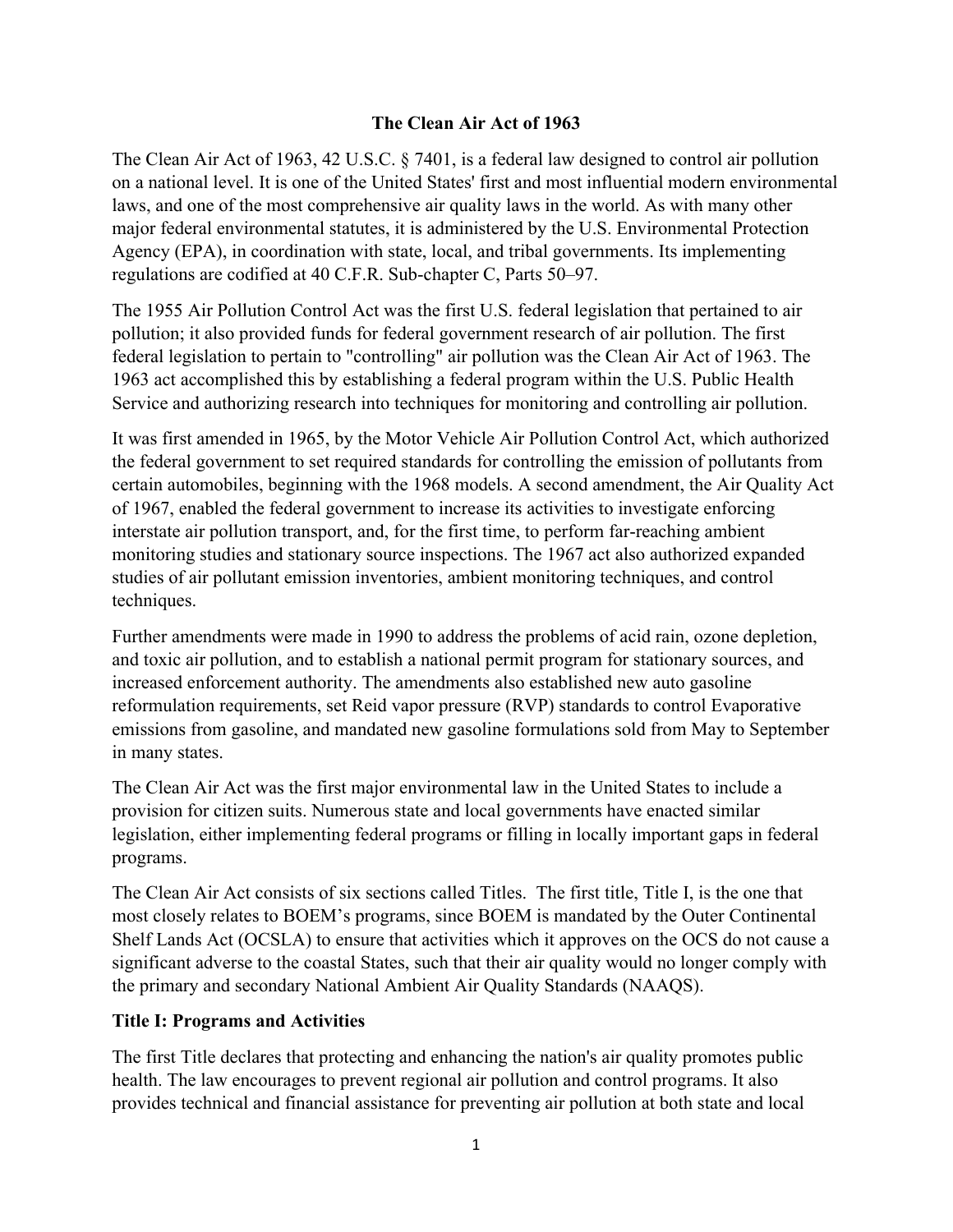governments. Additional sub chapters cover cooperation, research, investigation, training, and other activities.

The CAA mandates that the EPA create air quality control regions, designated as attainment vs non-attainment. Non-attainment areas do not meet national standards for primary or secondary ambient air quality. Attainment areas meet these standards, while unclassified areas cannot be classified based on the available information.

Air quality criteria, national primary and secondary ambient air quality standards, state implementation plans and performance standards for new stationary sources are covered in Part A of Title I, as well. The list of hazardous air pollutants that the act establishes includes compounds of Acetaldehyde, benzene, chloroform, Phenol, and selenium. The list also includes mineral fiber emissions from manufacturing or processing glass, rock or slag fibers as well as radioactive atoms. The list can periodically be modified.

The remaining sub-chapters cover smokestack heights, state plan adequacy, and estimating emissions of carbon monoxide, volatile organic compounds, and oxides of nitrogen from area and mobile sources. Measures to prevent unemployment or other economic disruption include using local coal or coal derivatives to comply with implementation requirements. The final sub chapter in this act focuses on land use authority.

Title I, Part C : Prevention of Significant Deterioration of Air Quality

The Clean Air Act requires permits to build or add to major stationary sources of air pollution. This permitting process, known as New Source Review (NSR), applies to sources in areas that meet air quality standards as well as areas that are unclassified. Permits in attainment or unclassified areas are referred to as Prevention of Significant Deterioration (PSD) permits, while permits for sources located in nonattainment areas are referred to as non-attainment area (NAA) permits.

The fundamental goals of the PSD program are to:

1.prevent new non-attainment areas by ensuring economic growth in harmony with existing clean air;

2.protect public health and welfare from any adverse effects;

3.preserve and enhance the air quality in national parks and other areas of special natural recreational, scenic, or historic value.

Part D: Plan Requirements for Non-attainment Areas

Under the Clean Air Act states are required to submit a plan for non-attainment areas to reach attainment status as soon as possible but in no more than five years, based on the severity of the air pollution and the difficulty posed by obtaining cleaner air.

The plan must be approved or revised if required for approval, and specify whether local governments or the state will implement and enforce the various changes. Achieving attainment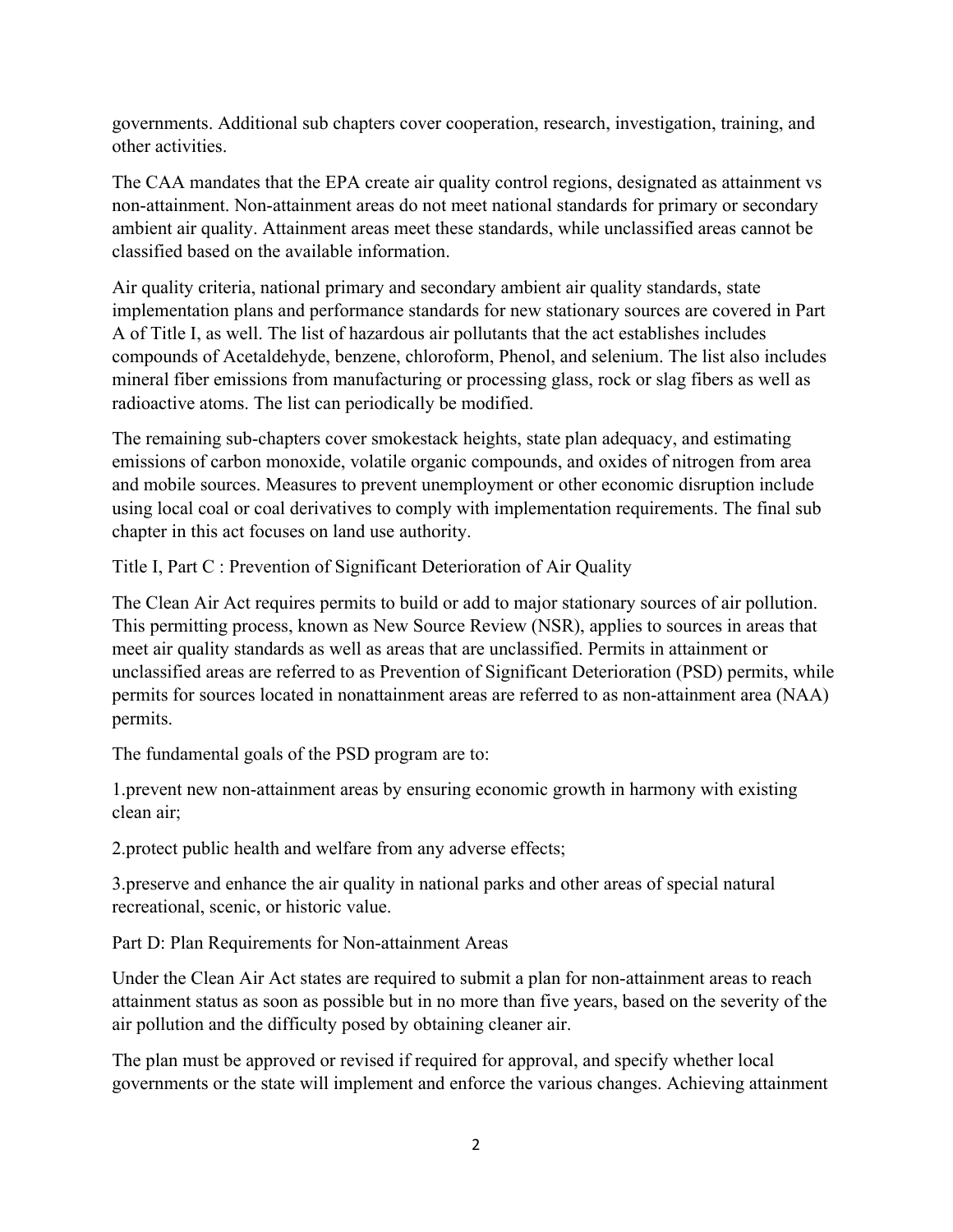status makes a request for reevaluation possible. It must include a plan for maintenance of air quality.

### **Title II contains emission standards for moving sources.**

### **Title III: General Provisions**

Under the law prior to 1990, EPA was required to construct a list of Hazardous Air Pollutants as well as health-based standards for each one. There were 187 air pollutants listed and the source from which they came. The EPA was given ten years to generate technology-based emission standards. Title III is considered a second phase, allowing the EPA to assess lingering risks after the enactment of the first phase of emission standards. Title III also enacts new standards with regard to the protection of public health.

A citizen may file a lawsuit to obtain compliance with an emission standard issued by the EPA or by a state, unless there is an ongoing enforcement action being pursued by EPA or the appropriate state agency.

### **Title IV: Noise Pollution**

This title established the EPA Office of Noise Abatement and Control to reduce noise pollution in urban areas, to minimize noise-related impacts on psychological and physiological effects on humans, effects on wildlife and property (including values), and other noise-related issues. The agency was also assigned to run experiments to study the effects of noise.

## **Title IV-A: Acid Deposition Control**

This title was added as part of the 1990 amendments. It addresses the issue of acid rain, which is caused by nitrogen oxides (NOx ) and sulfur dioxide (SO2) emissions from electric power plants powered by fossil fuels, and other industrial sources. The 1990 amendments gave industries more pollution control options including switching to low-sulfur coal and/or adding devices that controlled the harmful emissions. In some cases, plants had to be closed down to prevent the dangerous chemicals from entering the atmosphere.

Title IV-A mandated a two-step process to reduce SO2 emissions. The first stage required more than 100 electric generating facilities larger than 100 megawatts to meet a 3.5 million ton SO2 emission reduction by January 1995. The second stage gave facilities larger than 75 megawatts a January 2000 deadline.

# **Title V: Permits**

The 1990 amendments authorized a national operating permit program, covering thousands of large industrial and commercial sources. It required large businesses to address pollutants released into the air, measure their quantity, and have a plan to control and minimize them as well as to periodically report. This consolidated requirements for a facility into a single document.

In non-attainment areas, permits were required for sources that emit as little as 50, 25, or 10 tons per year of VOCs depending on the severity of the region's non-attainment status.